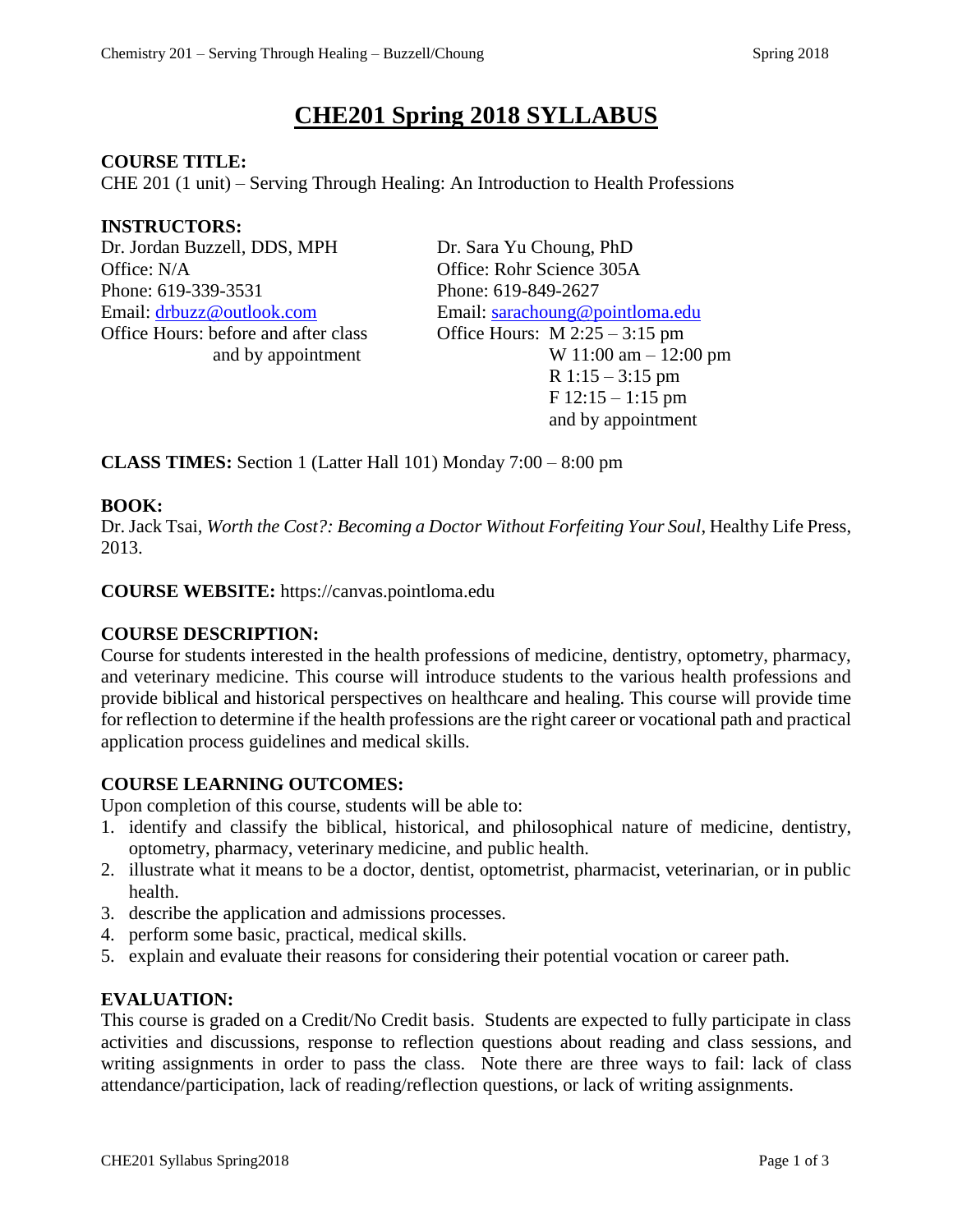## **ADMINISTRATION:**

Attendance and Participation: Regular and punctual attendance at all classes is considered essential to optimum academic achievement. If the student is absent from more than 10 percent of class meetings, the faculty member can file a written report which may result in de-enrollment. If the absences exceed 20 percent, the student may be de-enrolled without notice until the university drop date or, after that date, receive the appropriate grade for their work and participation. See Academic [Policies](http://catalog.pointloma.edu/content.php?catoid=18&navoid=1278) in the Undergraduate Academic Catalog. In the event of an absence, you are responsible for all the material covered and assignments given in class.

Assignments: Assignments including reading, reflection questions from the book, personal statement, and informational interview will be assigned throughout the course and submitted online using Canvas (https://canvas.pointloma.edu). Late assignments will not be accepted.

Academic Accommodations Policy: If you have a diagnosed disability, please contact PLNU's Disability Resource Center (DRC) within the first two weeks of class to demonstrate need and to register for accommodation by phone at 619-849-2486 or by e-mail at [DRC@pointloma.edu.](mailto:DRC@pointloma.edu) See [Disability Resource Center](http://www.pointloma.edu/experience/offices/administrative-offices/academic-advising-office/disability-resource-center) for additional information.

Academic Honesty Policy: Students should demonstrate academic honesty by doing original work and by giving appropriate credit to the ideas of others. Academic dishonesty is the act of presenting information, ideas, and/or concepts as one's own when in reality they are the results of another person's creativity and effort. A faculty member who believes a situation involving academic dishonesty has been detected may assign a failing grade for that assignment or examination, or, depending on the seriousness of the offense, for the course. Faculty should follow and students may appeal using the procedure in the university Catalog. See **Academic Policies** for definitions of kinds of academic dishonesty and for further policy information.

Final Examination Policy: Successful completion of this class requires taking the final examination **on its scheduled day**. The final examination schedule is posted on the [Class Schedules](http://www.pointloma.edu/experience/academics/class-schedules) site. No requests for early examinations or alternative days will be approved.

PLNU Copyright Policy: Point Loma Nazarene University, as a non-profit educational institution, is entitled by law to use materials protected by the US Copyright Act for classroom education. Any use of those materials outside the class may violate the law.

PLNU Mission: Point Loma Nazarene University exists to provide higher education in a vital Christian community where minds are engaged and challenged, character is modeled and formed, and service becomes an expression of faith. Being of Wesleyan heritage, we aspire to be a learning community where grace is foundational, truth is pursued, and holiness is a way of life.